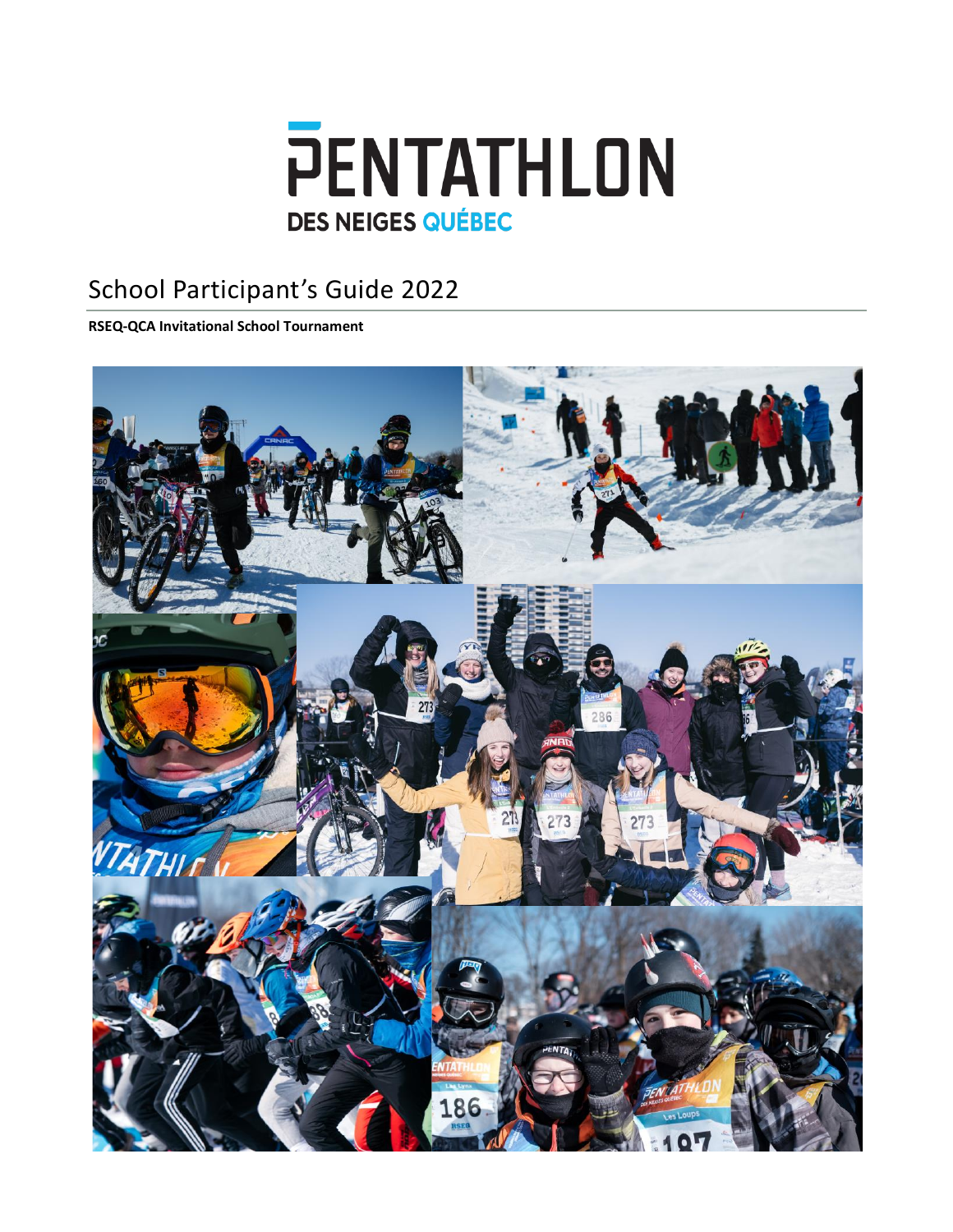| 1<br>1<br>1<br>1<br>2<br>2<br>2<br>2<br>3<br>3<br>3<br>3<br>3<br>4<br>4<br>4<br>5<br>5<br>5<br>5<br>5<br>6<br>6<br>6<br>6<br>6<br>6<br>6<br>7 | <b>PRE-RACE</b>                                     | 1 |
|-----------------------------------------------------------------------------------------------------------------------------------------------|-----------------------------------------------------|---|
|                                                                                                                                               | Bus: Access to the site and landing                 |   |
|                                                                                                                                               | Collection of the race bags by the person in charge |   |
|                                                                                                                                               | Collection of souvenir gifts                        |   |
|                                                                                                                                               | Rules                                               |   |
|                                                                                                                                               | <b>TRANSITION ZONE</b>                              |   |
|                                                                                                                                               | Allocation of seats                                 |   |
|                                                                                                                                               | Participant's area                                  |   |
|                                                                                                                                               | Exit of the equipment from the transition zone      |   |
|                                                                                                                                               | <b>COURSE OF THE RACE</b>                           |   |
|                                                                                                                                               | Pre-race meeting                                    |   |
|                                                                                                                                               | Distances and courses                               |   |
|                                                                                                                                               | Start of the race                                   |   |
|                                                                                                                                               | Cycling event                                       |   |
|                                                                                                                                               | Running event                                       |   |
|                                                                                                                                               | Skiing event                                        |   |
|                                                                                                                                               | Skating event                                       |   |
|                                                                                                                                               | IMPORTANT: Count your turns!                        |   |
|                                                                                                                                               | Snowshoeing event                                   |   |
|                                                                                                                                               | IMPORTANT: glass-free refreshments!                 |   |
|                                                                                                                                               | <b>AFTER RACE</b>                                   |   |
|                                                                                                                                               | Posting of results and challenges                   |   |
|                                                                                                                                               | Awarding of medals                                  |   |
|                                                                                                                                               | <b>ADDITIONAL INFORMATION</b>                       |   |
|                                                                                                                                               | Lost and found                                      |   |
|                                                                                                                                               | Spectators                                          |   |
|                                                                                                                                               | First aid                                           |   |
|                                                                                                                                               | Storm and bad weather                               |   |
|                                                                                                                                               | Sanitary measures                                   |   |
|                                                                                                                                               | Ethics and politeness                               |   |
|                                                                                                                                               | Summary of important hours                          |   |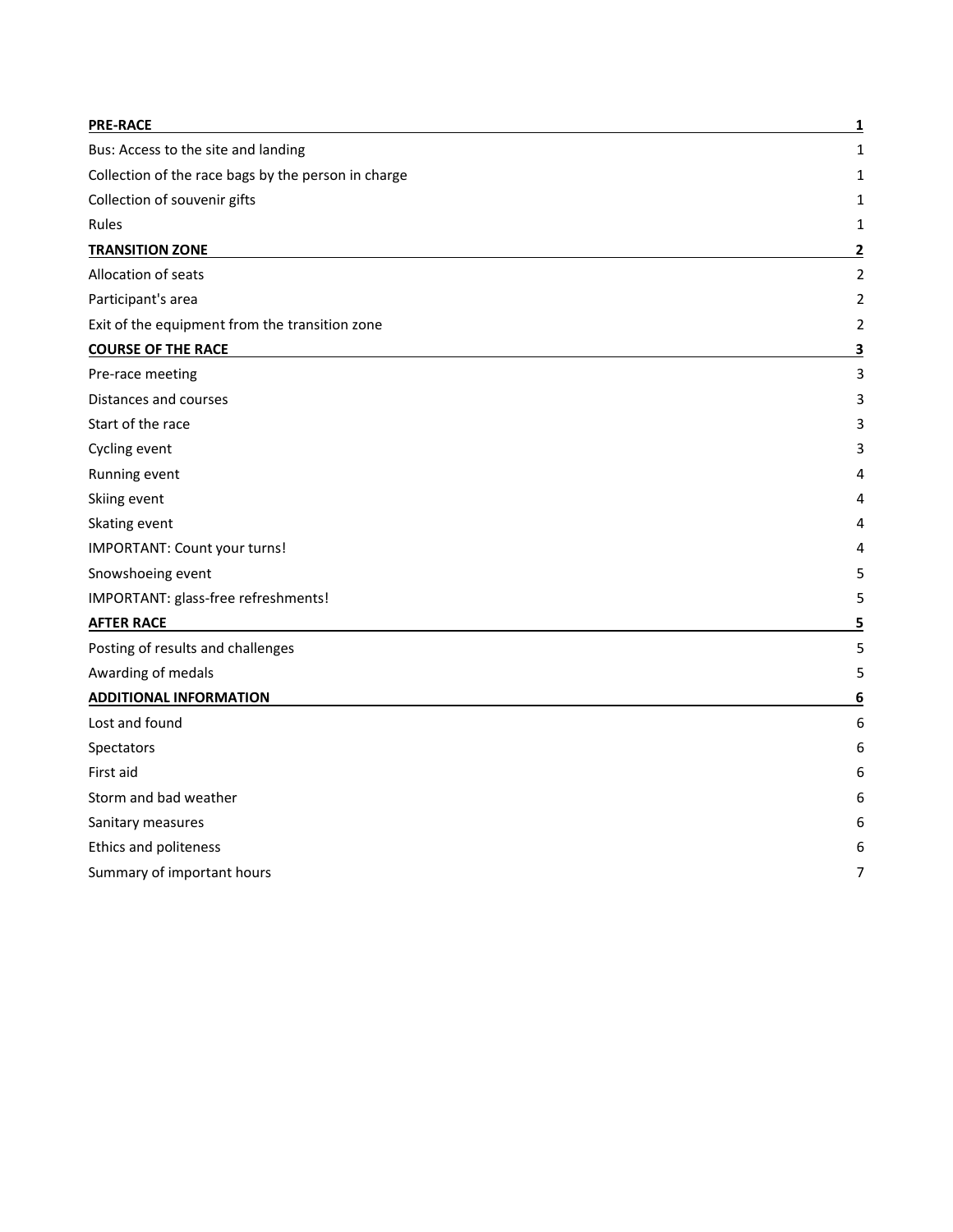# **Pre-race**

#### <span id="page-2-1"></span><span id="page-2-0"></span>**Bus: Access to the site and landing**

Important: Grande-Allée is **closed to eastbound traffic between Bougainville and des Érables streets**. Buses arriving from the west must therefore access the Pentathlon site via René-Lévesque Boulevard, and then return to Grande-Allée via one of the following perpendicular streets: Cartier Avenue or Bourlamaque Avenue.

**Drop-off:** Students will be able to get off the buses on George VI Street, on the Plains of Abraham. Access to George VI Street is via Avenue Wolfe-Montcalm (leading to the entrance of the former part of the Musée national des beaux-arts du Québec). It is impossible to leave buses parked on site. The parking lot recommended for buses by the City of Quebec is the Municipal Stadium (100 Rue du Cardinal-Maurice-Roy, Quebec City, QC G1K 8B3) in the northernmost section (opposite the police station).

# <span id="page-2-2"></span>**Collection of the race bags by the person in charge**

The first thing to do when you arrive at the site is to pick up your race bag and your electronic chip. These items will be given to you on the day of your race, starting at 9:00 a.m., in the tent. We ask that you do not enter the tent with your equipment. An equipment depot will be located next to the tent, on the Pentathlon des neiges site. You can leave your equipment there, both before and after the race.

Once you have picked up your race pouch, you will be able to put your wristband on and access the transition area to drop off your gear and prepare for the race. There will be five (5) bibs and five (5) wristbands in the primary pouches and two (2) bibs and five (5) wristbands in the secondary pouches. A separate bib number will be given to each team's chaperone. Only one chaperone per team is allowed in the transition area and must wear the bib. Other teachers, parents or supporters must remain in the spectator areas.

**New in 2022 (secondary only) :** You will receive only two (2) bibs per team, which will allow you to exchange the bib while one of your teammates is on the course.

# <span id="page-2-3"></span>**Collection of souvenir gifts**

The souvenirs given to all participants in the school component of the Pentathlon des neiges will be available on the day of the race. They will be given to you at the same time as the race bags, at the welcome booth in the tent.

#### <span id="page-2-4"></span>**Rules**

The race rules are available [HERE.](https://www.pentathlondesneiges.com/wp-content/uploads/2021/10/2021-11-26_EN_Re%CC%80glements_PDN-2022.pdf) It is your responsibility to read the rules before the day of the competition. Failure to follow the rules may result in penalties or disqualification by Triathlon Quebec officials. Unsportsmanlike conduct will also result in the disqualification of the participant. To this effect, you can consult the [code of ethics and the rules](https://www.triathlonquebec.org/officiels/reglements/) of Triathlon Quebec.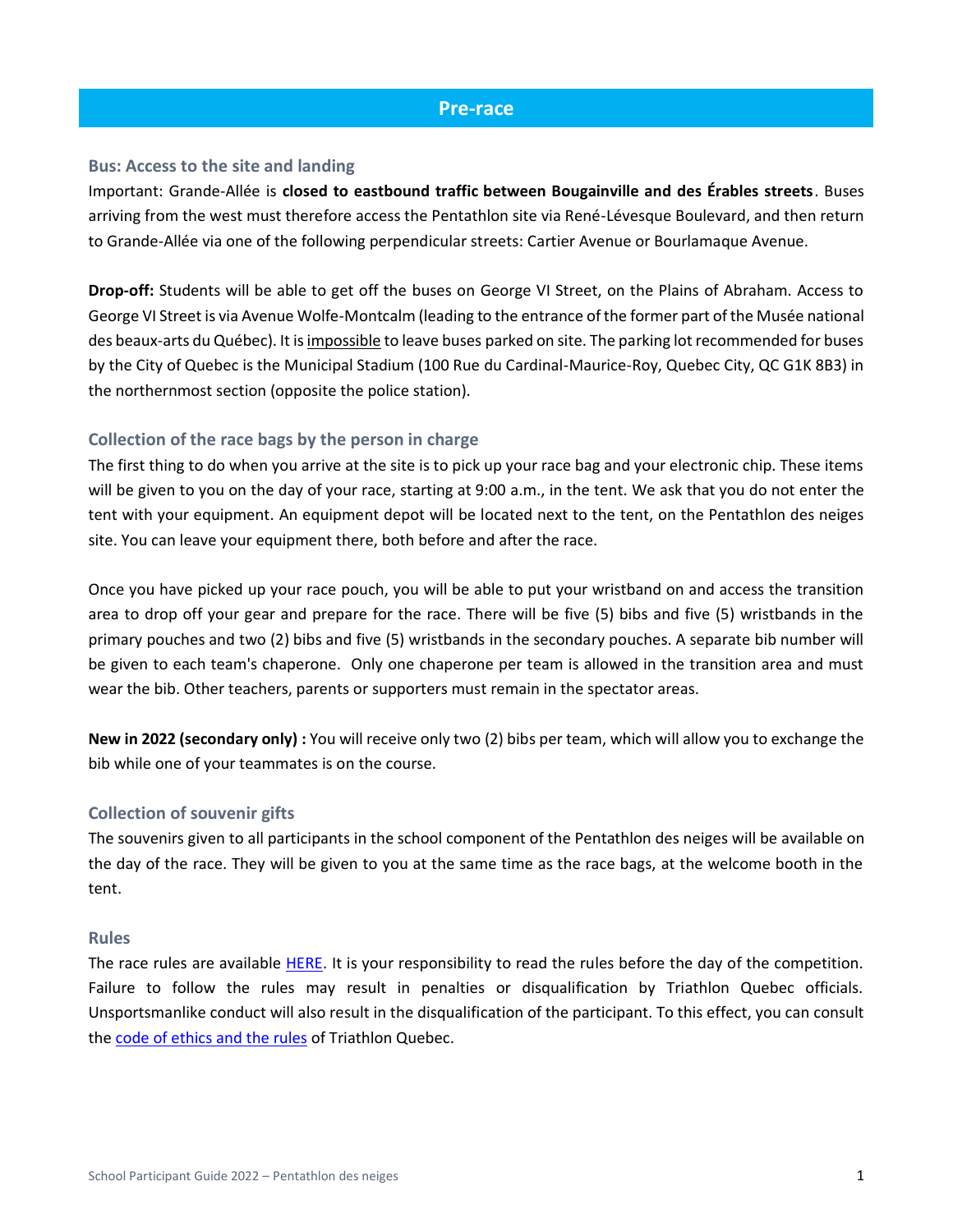# **Transition zone**

### <span id="page-3-1"></span><span id="page-3-0"></span>**Allocation of seats**

You must wear your bracelet to enter the transition area. No spectators are allowed in the transition area. The transition area will be opened to drop off your equipment at 9:00 am. All team members will be allowed to stay in or leave the transition area during the race. However, in order not to interfere with the participants in the race, everyone will have to stay close to the fence so as not to obstruct the corridor and thus block the traffic. We reserve the right to restrict access to the area if a team or teammates do not respect this rule.

Transitions from one event to another are done EXCLUSIVELY at your chosen space in the transition area. Any transition made at any other place in the transition is subject to disqualification. It is important not to forget to transfer the electronic chip and the number to the runner who will take place on the course. The electronic chip must be always worn on the ankle.

The space you occupy in the transition area does not correspond to your bib number. The lanes in the transition area are identified by letters and colors. Make sure you know where yours is! Arrive early! This will help you identify your markers and optimize your transitions.

**RSEQ-QCA Invitational School Tournament**: A map of the transition area will be drawn up with designated spaces for each school. This map will be communicated to the schools in advance and volunteers will be available to help participants find their designated area on the day of the event. This area will become your single point of reference for the entire event. You can drop off one piece of equipment for each discipline and a small bag for your personal belongings.

#### <span id="page-3-2"></span>**Participant's area**

A participant's area is set up near the transition zone. This area is reserved for people with a bracelet. Heated trailers and chemical toilets are available to participants.

#### <span id="page-3-3"></span>**Exit of the equipment from the transition zone**

At the end of your race, you must go to the transition area to retrieve your equipment. Make sure you always have your wristband with you when you return to the transition area to retrieve your equipment. The area is controlled until the race is over and all equipment is out. This is a protection for you and your equipment. No wristband, no access! Also, the transition area does not serve as an equipment locker room. Any equipment left in the transition area after the race is over will be automatically removed from the area and left unattended near the participants' trailer. It is your responsibility to return your equipment after the race and ensure that it is monitored.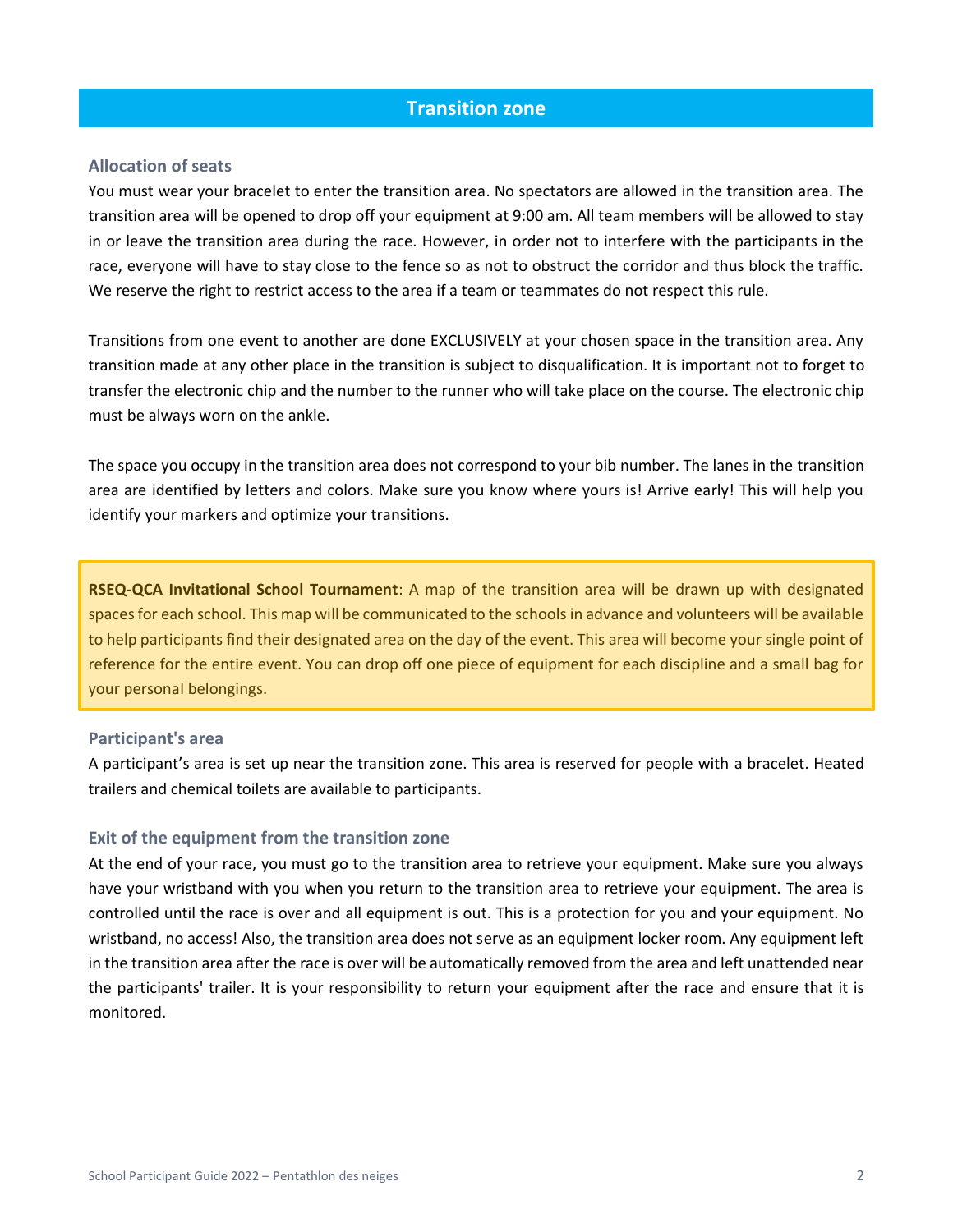# **Course of the race**

#### <span id="page-4-1"></span><span id="page-4-0"></span>**Pre-race meeting**

Pre-race meetings are held before each start in the transition area. You will receive final instructions and, if necessary, be informed of any last-minute changes. On March 1 and 2, the meeting will be held at approximately 10:05 a.m.

### <span id="page-4-2"></span>**Distances and courses**

The distances and courses for each challenge are presented on the Pentathlon website on the specific page for your challenge (under the "Find my challenge" tab). It is strongly recommended that you read the courses and the number of laps to be completed before you arrive on site.

### **IMPORTANT: HOW MANY ROUNDS? WHEN SHOULD I GO TO TRANSITION?**

For all disciplines, depending on the challenge you are participating in, you will have one or more laps of the course to complete. The green dot is positioned at the point where you must decide whether to continue for another lap or head to the transition/finish line. At the pre-race meeting for each challenge, we will tell you the number of times you will have to pass the green dot for your discipline before making the transition or heading to the finish.



# <span id="page-4-3"></span>**Start of the race**

The Pentathlon des neiges starts with the bike stage. After the pre-race meeting, you must drop your bike on the barriers provided for this purpose before going to the starting line near the big tent. The start is "Le Mans" type, meaning that at the start, cyclists must run/walk to get their bike. You must ride about 300 meters to get your bike back. Once the bike is picked up, cyclists must push their bike to the boarding line. Once they cross the line, they can get on the bike and pedal.

# <span id="page-4-4"></span>**Cycling event**

The course takes place on the paved roads surrounding the site, except for two snowy areas. In the snowy areas, you can choose to run with your bike or keep pedaling.

On the road course, security will be ensured by the Quebec City Police Department, agents of the National Battlefields Commission and many volunteers. Any person leaving the route or not being civilized will be systematically disqualified. Adapt you're driving to the condition of the road. It's winter!

Some important reminders about the bike stage: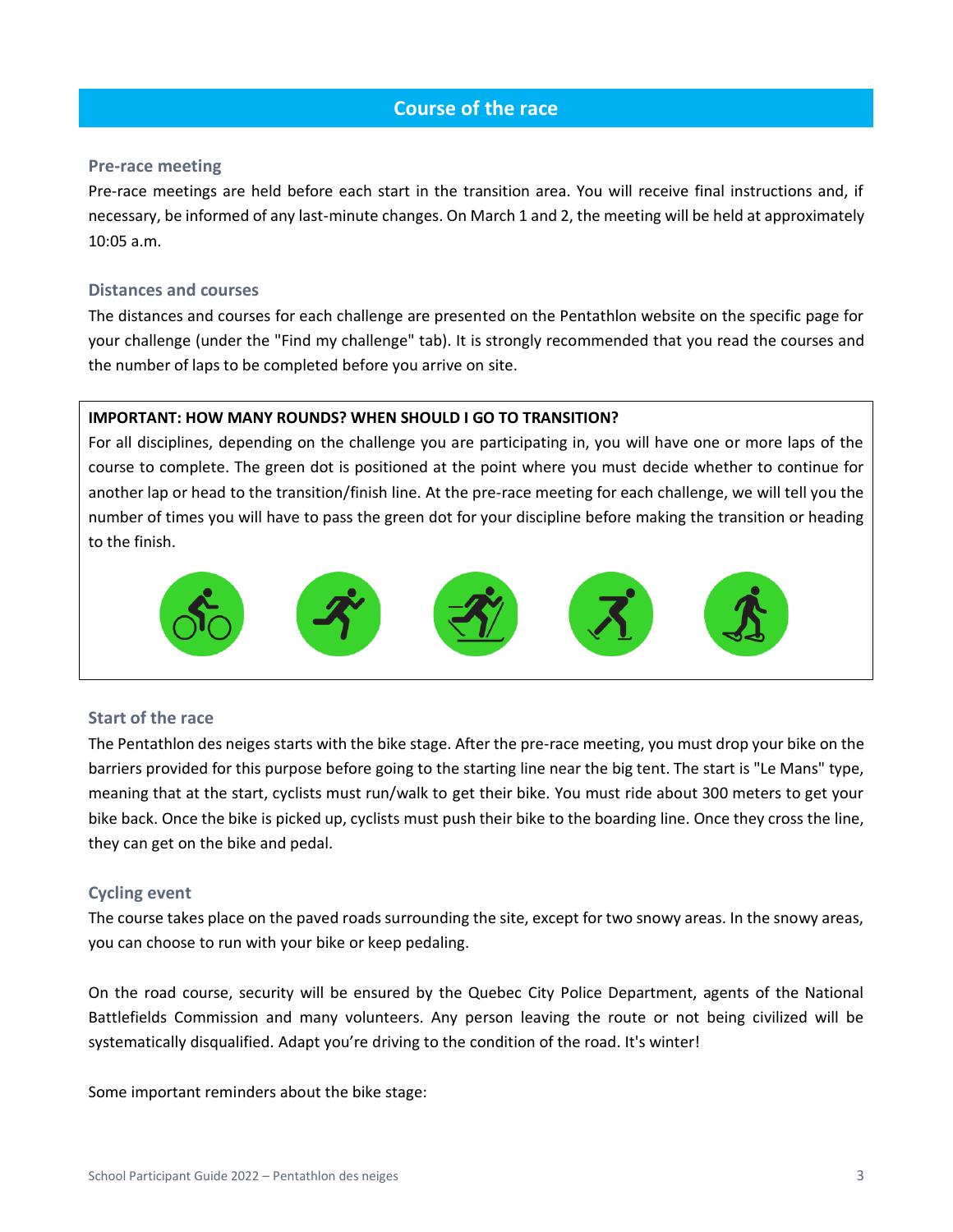- All types of bicycles (cyclo-cross, mountain, road), with the exception of electric bikes, are allowed, provided they have regulation tires;
- Raised tires are mandatory (i.e. slick tires with or without grooves are prohibited);
- Metal studs are allowed;
- Fat bikes are strongly discouraged as they are very slow;
- Wearing a helmet is mandatory;
- Don't forget to attach the identification plate included in your race bag to your handlebars.

### <span id="page-5-0"></span>**Running event**

The running event takes place entirely on snow. The use of crampons is permitted for this event. Move between the blue trestles on the ground or by following the blue flags on the ground on the right side of the course.

# <span id="page-5-1"></span>**Skiing event**

Classic style and skate step are available. You should never walk through the transition zone with your skis on and your straps on. You must put on your skis and wrist straps only in the boarding area located at the exit of the transition zone. At the end of your leg, you must remove your skis in the drop-off zone located at the entrance to the transition zone and then go to your gate with your skis and poles in hand.

*ATTENTION: When you circulate in the transition zone, for safety reasons, you must circulate with the tips of your poles pointing to the ground and those of your skis pointing to the sky.*

#### <span id="page-5-2"></span>**Skating event**

All types of skates are accepted. Helmets must be worn. You can use a skate, bike, ski or field hockey helmet. When you enter the ice oval, you must give way to competitors already on the track and keep to the right as much as possible while you pick up your speed.

For your safety when skating...

- The rink is one-way. It is forbidden to skate in the opposite direction. If you go straight past the exit, you must make a complete turn to return.
- Passing is always on the right, never on the left. Always drive to the left (inside the ring). This is the shortest way! And it allows the faster drivers to pass on the right.

If you are using Nordic blades, you can put them on and take them off on the chairs located at the entrance and exit of the rink.

# <span id="page-5-3"></span>**IMPORTANT: Count your turns!**

The main difficulty of the skating stage is to count your turns. There are different tricks to make it easier: a clicker, rubber bands that are passed from one wrist to the other, a friend at the edge of the track, etc. Find the one that works best for you. A giant screen at the edge of the rink shows the number of laps completed. This is a courtesy and technology are not infallible... especially in winter. You are always the one responsible for counting your turns.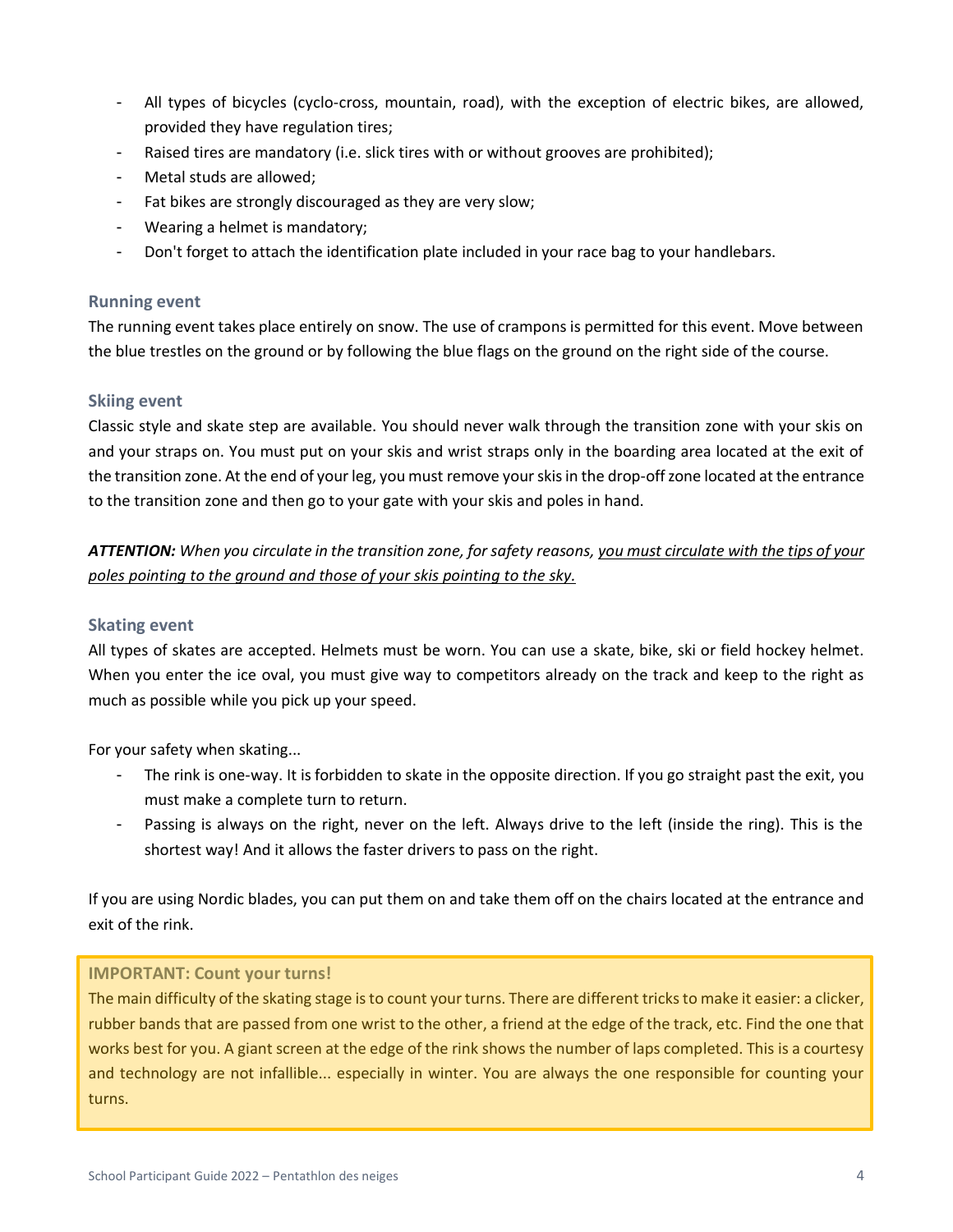For the School Invitational Tournaments only, a missing lap will result in a penalty to avoid disqualification of the teams. Here are the penalties that will be applied according to each category, for each missing lap (in minutes):

|                    | <b>Bike</b> | Race  | Ski   | <b>Skate</b> | Snowshoe |
|--------------------|-------------|-------|-------|--------------|----------|
| Mosquito           | 08:00       | 06:00 | 30:00 | 05:00        | 06:00    |
| Benjamin           | 12:00       | 20:00 | 30:00 | 05:00        | 15:00    |
| Cadet/junior/staff | 12:00       | 20:00 | 30:00 | 05:00        | 15:00    |

# <span id="page-6-0"></span>**Snowshoeing event**

The snowshoeing course is marked by blue flags on the ground on your right. In some sections of the course, red flags are also positioned on your left. On one section of the course, you will be side by side and in the opposite direction with the skiers. Be sure to share the space and respect your lane, especially when going over the tunnel. On your last lap, you will need to take the turnoff to the footbridge on your left (watch for the green dot), and then make your way to the finish.

Cross the finish line as a team! Once your snowshoer is on the track, head to the finish line. Accompany your snowshoer for the last 50 meters to complete your pentathlon as a team. Enter the snowshoe course under the inflatable arch. Smile for the photo!

# <span id="page-6-1"></span>**IMPORTANT: glass-free refreshments!**

There is no running water at the Pentathlon site. **Please bring a full bottle of water to the event.** To protect the environment - and by popular demand - no glasses will be available at the refreshment stations. This way, we eliminate the 9 000 glasses we used every year. In case of forgetfulness, small soft glasses will be available at the Pentathlon boutique in the big tent.

There will be refreshment stations on the different courses and at the finish. You will find liquid and solid supplies. Bring your own glass or bottle.

# **After race**

# <span id="page-6-3"></span><span id="page-6-2"></span>**Posting of results and challenges**

Results are available live on Sportstats.ca. They are also displayed on the televisions located inside the tent. It will be possible to lodge a protest within 15 minutes of the last participant crossing the finish line. The formalities to be respected to lodge a protest is those provided for in the Triathlon Quebec rules.

# <span id="page-6-4"></span>**Awarding of medals**

The presentation of medals and banners for each category will take place on the outdoor stage as soon as possible after the race.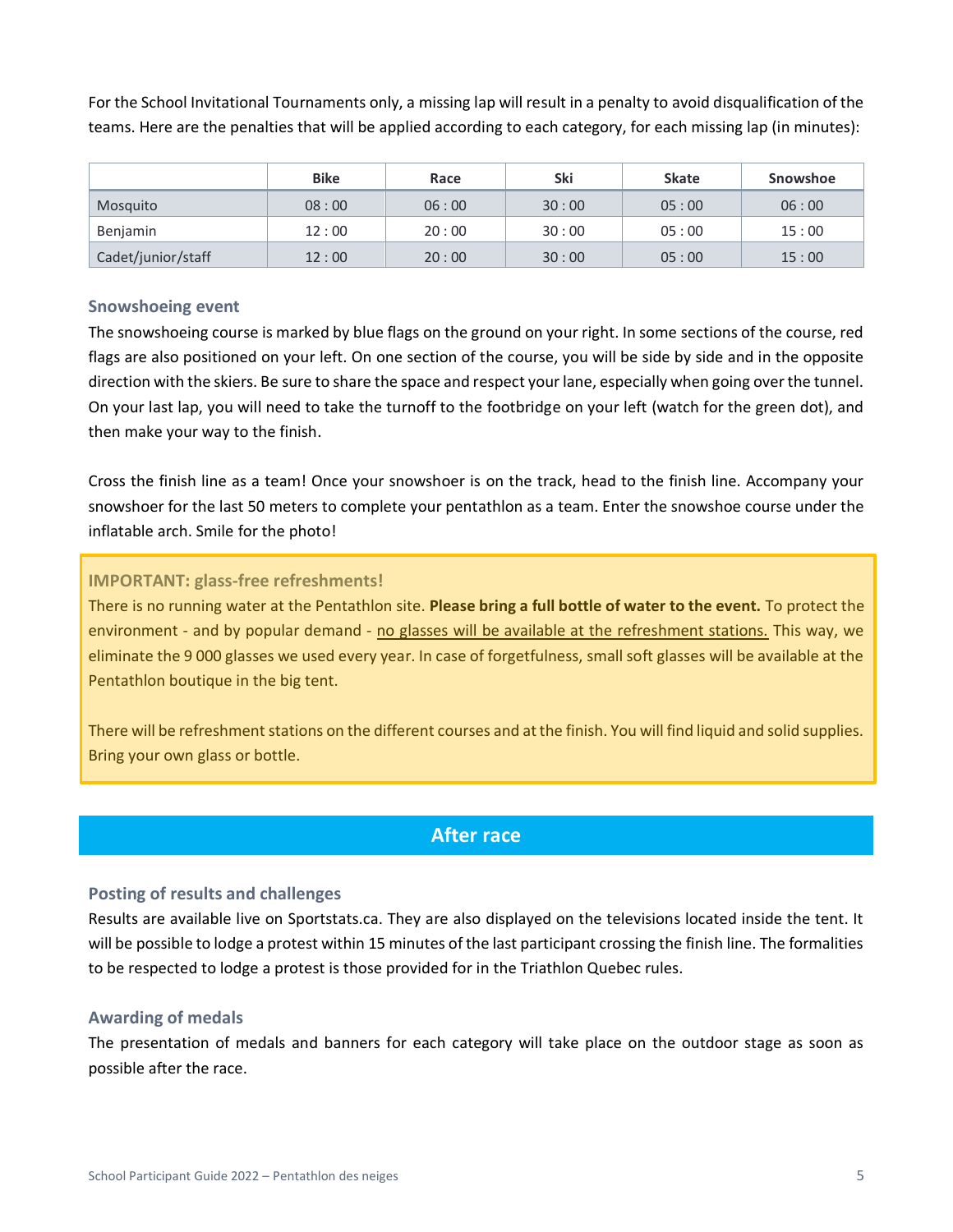# **Additional information**

### <span id="page-7-1"></span><span id="page-7-0"></span>**Lost and found**

The welcome table located in the tent is the place to gather lost and found items. Please bring back any items you may find or come and retrieve your lost item!

#### <span id="page-7-2"></span>**Spectators**

There are multiple spaces for spectators to follow the race in the spectator zone. Spectators must first have their vaccination passport validated at the ticket office and have obtained the wristband. Only spectators with the bracelet can enter the site. Spectators have access to the service tent to visit the boutique or get supplies. They are also invited to visit the facilities of the different partners where many surprises await them.

#### <span id="page-7-3"></span>**First aid**

<span id="page-7-4"></span>The Canadian Ski Patrol will be on hand to provide course safety and first aid services.

### **Storm and bad weather**

Races are scheduled to take place **rain or shine**. However, in the event of forecasted storms or extreme temperatures, watch for our **PentathLetters and Facebook page**, which will keep you informed if there are any changes to the schedule. **Unless you receive a notice from us, please assume that the races will take place as scheduled.**

#### <span id="page-7-5"></span>**Sanitary measures**

Masks must be worn indoors (tent, trailer, etc.). Wearing a mask is recommended outdoors when the distance of one meter is not possible.

#### <span id="page-7-6"></span>**Ethics and politeness**

Be courteous to other participants and politely ask to yield if you are faster than them. In return, if you are slower, give way. Finally, remember that without the many volunteers you will meet throughout the day, we would not be able to offer you this unique race. Please thank them! They will appreciate it. Any misbehavior towards a volunteer will result in immediate disqualification.